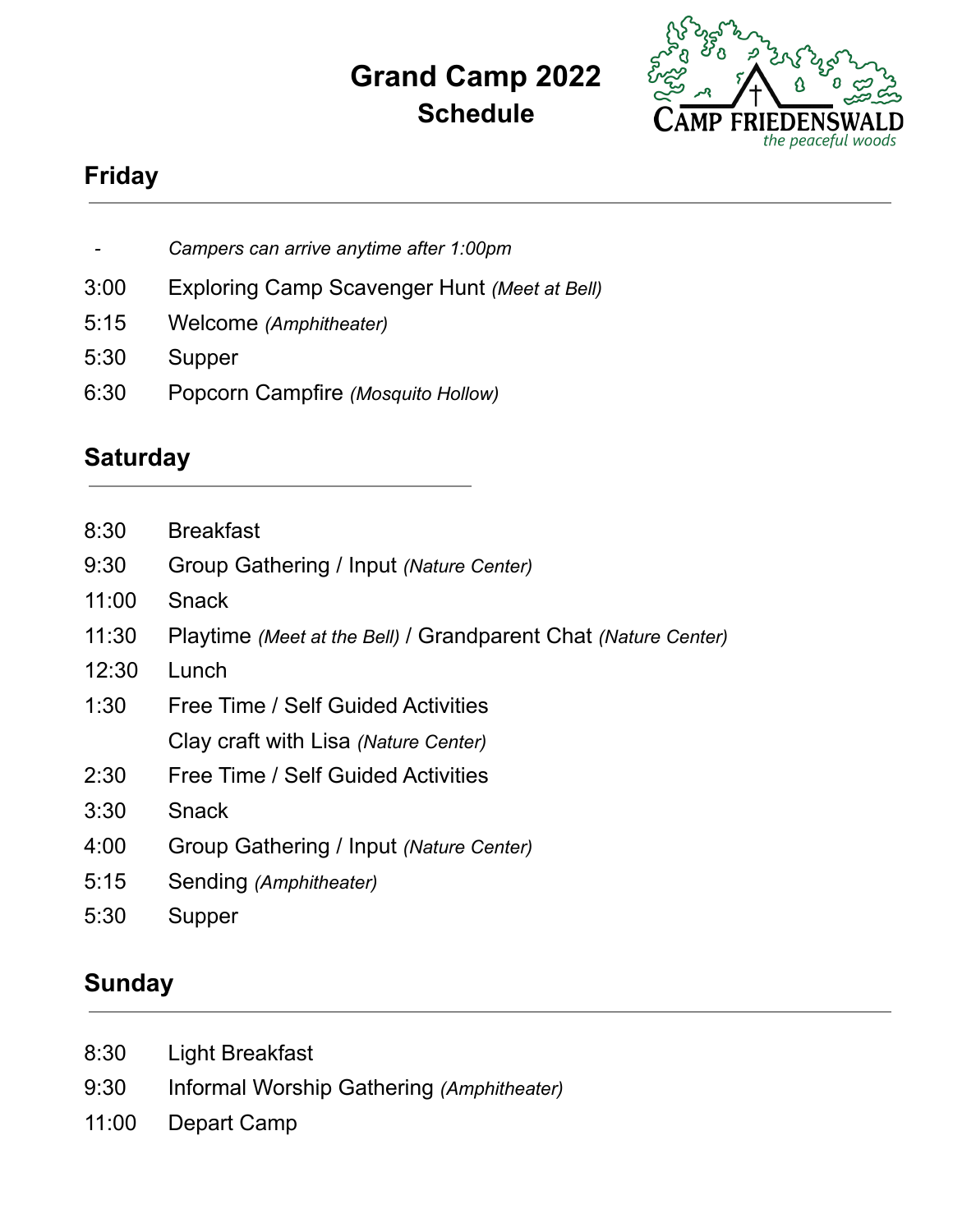

#### *Self-led activities might include:*

- Indoor sports in Cottonwood Center (basketball, volleyball, etc)
- Misc. outdoor sports such as volleyball, frisbee, spikeball, gaga ball, etc
- Playing on the playground
- Playing games in the Game Room
- Board/Card Games (cupboard across from game room)
- Canoeing (from Main Beach check in with program staff)
- Coloring sheets (see activity table)
- Enjoying a hike on one of Camp's many trails
- Destination point hike (see activity table)
- Friendship bracelets (Arts and Crafts Room)